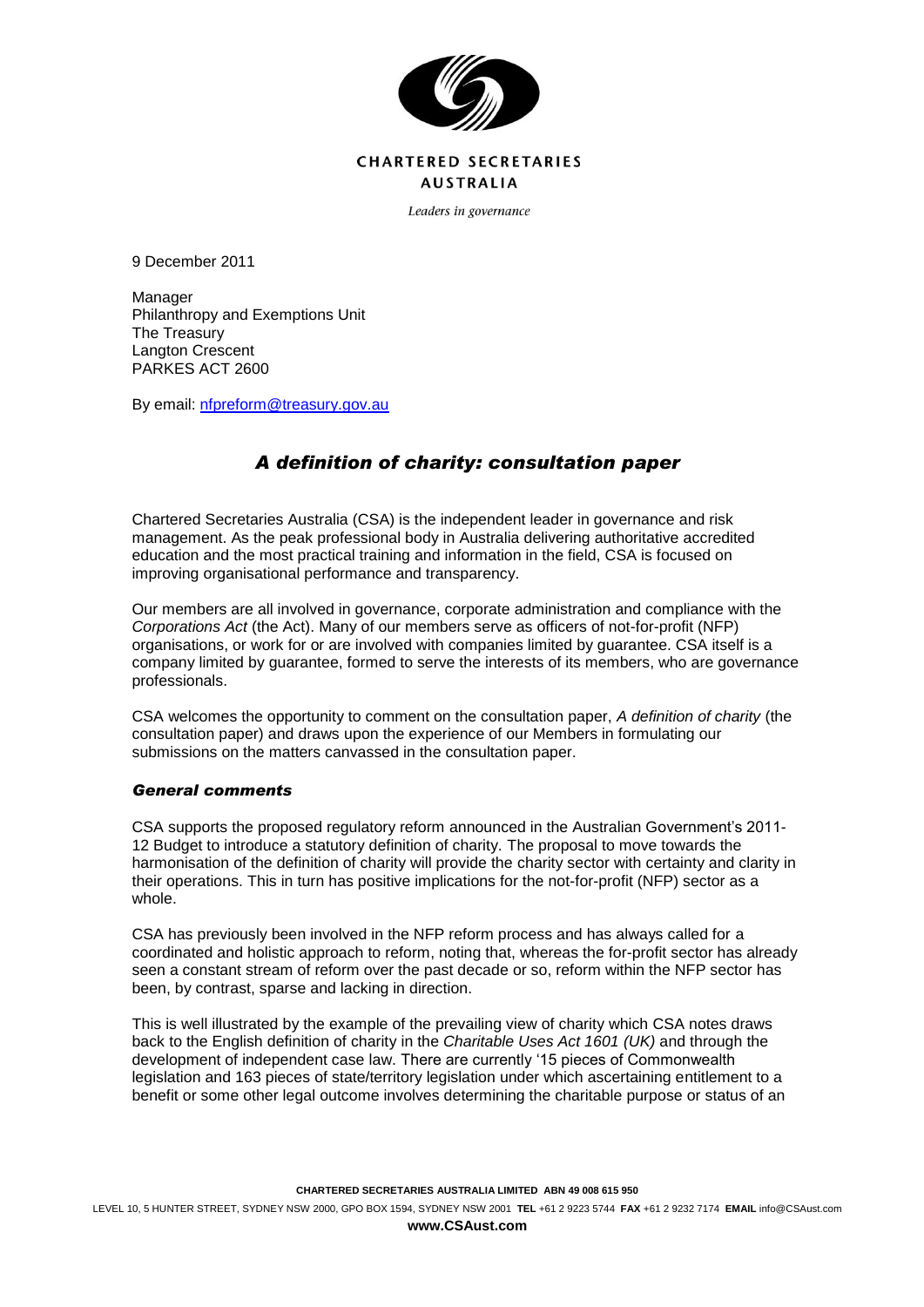organisation'.<sup>1</sup> As a result, charities within the NFP sector remain without proper guidance and operate within a system which is administratively inefficient.

Given the importance of the NFP sector to Australia and the inefficiencies which the dual regulatory NFP regime creates, with state and territory-based associations' legislation co-existing with the national regulation of companies, there are many aspects of reform which will need to be considered in conjunction with the move to a statutory definition of charity. CSA is wary of creating extra administrative burden for charities in the pursuit of harmonisation of charity statutory law. However, CSA is of the view that a statutory definition of charity will provide certainty for charities that operate across different states.

In this respect, CSA welcomes and supports the establishment by the Federal Government of the Australian Charities and Not-for-Profits Commission (ACNC) and the appointment of the new chair of the advisory board<sup>2</sup> assisting the ACNC. CSA notes that the ACNC has, as its major task, the simplification of the regulation and reporting requirements of all charities, with particular emphasis on good governance practice compatible with ensuring that scarce resources are efficiently and effectively utilised for the official objectives of charities.

CSA believes, therefore, that central to any discussion about a statutory definition of charity is also a consideration about how the ACNC will educate, regulate and govern this centralised system. The current complexities of the definition of charities, which are captured in Australian Tax Office (ATO) rulings and the common law, are such that any new statutory definition should ensure that any centralised regulatory body be empowered to adequately support the altruistic activities of charities.

CSA also hopes that the ACNC will be empowered to provide regulatory oversight and education for the entire NFP sector, and that its remit will not be restricted to charities.

With these considerations in mind, CSA provides the following submission addressing the questions posed in the consultation paper.

We would welcome the opportunity to discuss any of our views in greater detail.

Yours sincerely

Tim Sheeky

Tim Sheehy CHIEF EXECUTIVE

-

<sup>1</sup> Australian Government, Productivity Commission '*Contribution of the Not-for-Profit Sector'* Research Report Downloaded on 29 November 2011 fro[m http://www.pc.gov.au/\\_\\_data/assets/pdf\\_file/0003/94548/not-for-profit-report.pdf](http://www.pc.gov.au/__data/assets/pdf_file/0003/94548/not-for-profit-report.pdf) <sup>2</sup> The Hon Bill Shorten MP, 'Next Stage for Not-for-Profit Reforms Announced' (Press Release, 27 May 2011)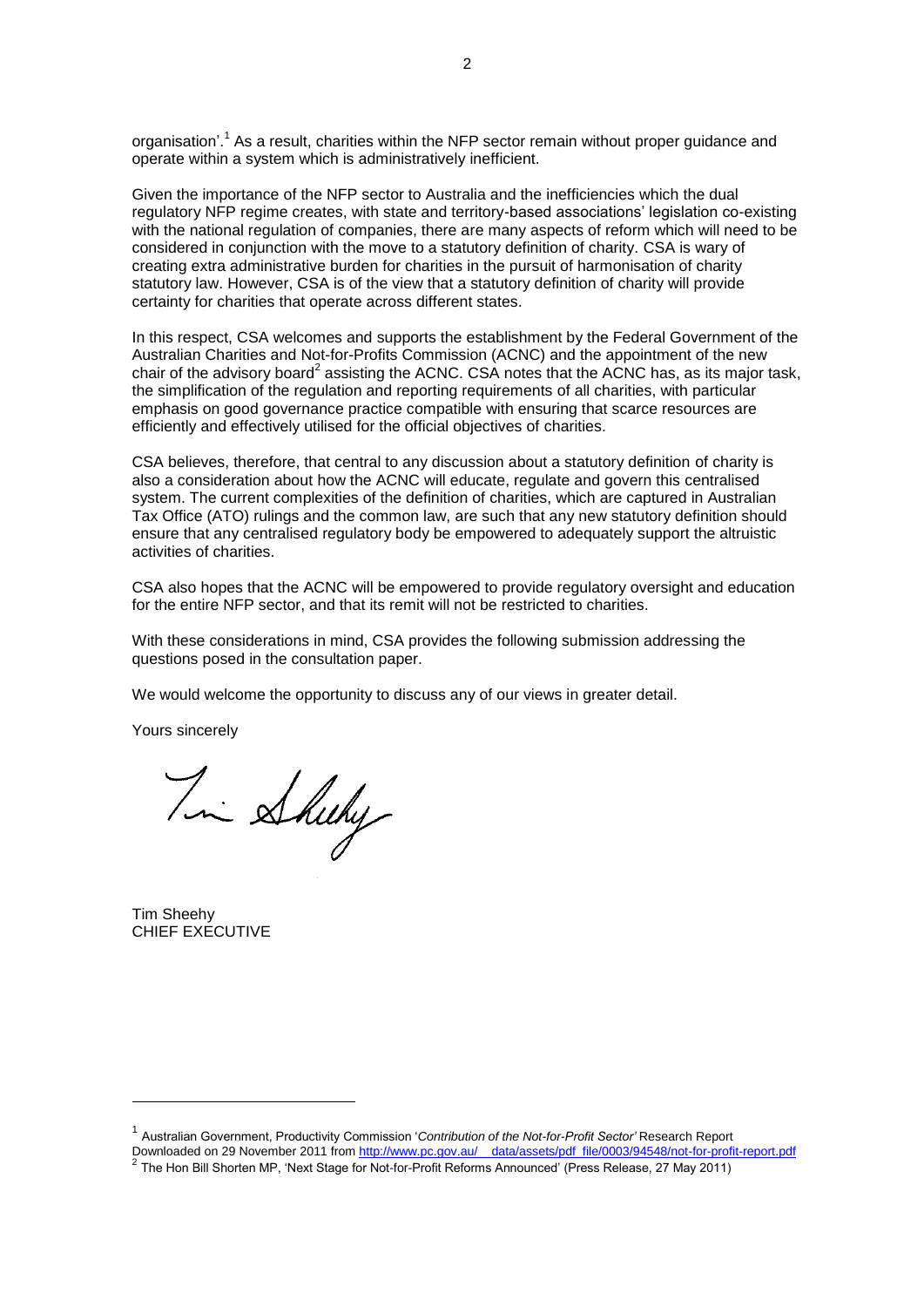## **(1) Are there any issues with amending the 2003 definition to replace the 'dominant purpose' requirement with the requirement that a charity have an exclusively charitable purpose?**

CSA believes that the current definition as captured in the *Charities Bill 2003* requiring an entity to have a 'dominant purpose which is charitable' is a satisfactory requirement for the statutory definition of charity. The proposed requirement for an entity to have an 'exclusively charitable purpose' provides a much stricter test, and CSA believes that this may not provide the best outcome for charitable organisations.

There can be no argument that at the heart of the operations of a charitable organisation there needs to be a demonstrable 'charitable' purpose which has either an altruistic or public benefit aim. However, CSA notes that there are many types of charities which collect funds from different sources, including commercial operations. Charities in this context may sometimes need to pursue non-dominant purposes, with the aim of the commercial activity feeding the organisation's dominant charitable purpose. CSA notes that the narrowing of the definition, therefore, might inadvertently limit the ability of a charitable organisation to raise funds for its dominant purpose.

CSA also notes that the debate around the 'purpose' of the organisation is based primarily in the misapprehension that charities treat profits in the same manner that the 'for-profit' industry does. However, CSA notes that charities have particular characteristics and needs which are different and which, therefore, necessitate a definition that accommodates the flexibility of practice prevalent in the charity sector.

CSA is of the view that there is, implicitly, no problem with a charitable organisation making money, whether or not this is in conjunction with the organisation's dominant purpose. CSA submits that the underlying question relates to how the funding is used to further the organisation's dominant purpose, rather than to how the funds are raised. For example, CSA notes that there are many religious organisations which operate substantial commercial enterprises; however, the focus for these organisations needs to be on whether or not the organisation is transparent and accountable for how it channels the proceeds in furtherance of the organisation's altruistic or public benefit objectives, that is, its dominant purpose.

In turning back, therefore, to the concept of 'dominant purpose', CSA notes that this term is well established within the legal field and has received extensive review and consideration in the realms of taxation law and legal privilege. CSA believes that this background to the term 'dominant purpose' provides ample information from which to draw the definition and limit its applicability. CSA does not see the benefit in creating a new definition which lacks this established understanding and interpretation.

Further, CSA notes that the definition, as embodied in the *Charities Bill 2003*, also contains within it an example of a dominant purpose, which is that an entity must act for a public benefit.

As such, **CSA recommends** the introduction of the statutory definition as embodied in the *Charities Bill 2003*, and does not believe that this should be replaced by the proposed definition incorporating an 'exclusive dominant purpose'.

#### **(2) Does the decision by the New South Wales Administrative Tribunal provide sufficient clarification on the circumstances when a peak body can be a charity or is further clarification required?**

CSA leaves it for other submissions to address whether or not the decision by the New South Wales Administrative Tribunal decision requires any further clarity.

**(3) Are any changes required to the Charities Bill 2003 to clarify the meaning of 'public' or 'sufficient section of the general community'?**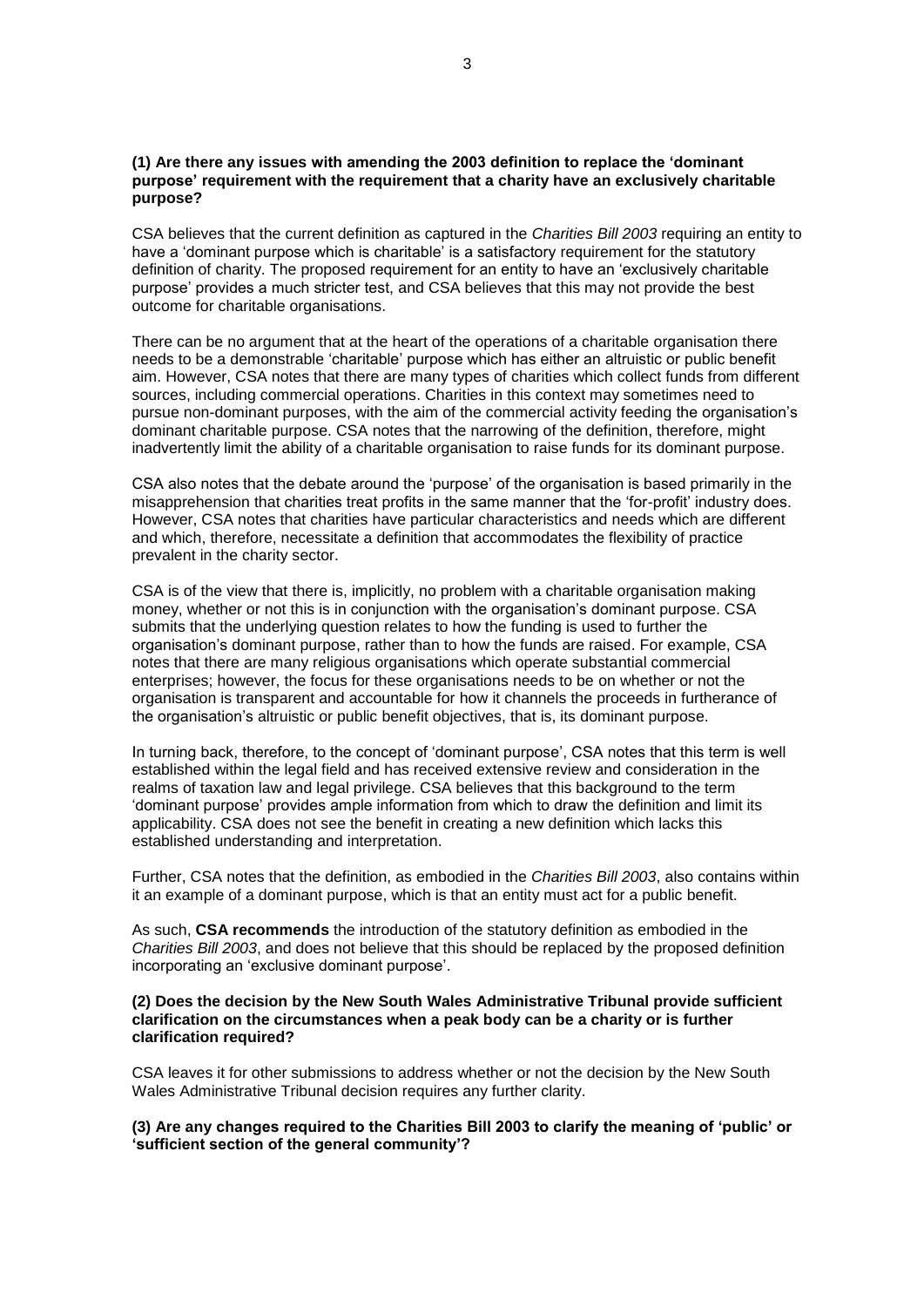#### **(4) Are changes to the Charities Bill 2003 necessary to ensure that beneficiaries with family ties (such as native title holders) can receive benefits from charities?**

CSA notes that there are circumstances where a charity is established by private individuals or limited sections of the community, to assist an individual. For example, the family of an ill child with a rare disease requiring expensive medical treatment, potentially in another country, will establish a limited purpose charity, as it is the only means available to the family to cover the costs of treatment. Moreover, in such single, limited purpose charities, the fund raising often consists of one event, and under the proposed changes, the charity (in this case, the family) would not know that their organisation was tax exempt until after the event. This would likely hinder the establishment of such single, limited purpose charities, which nonetheless fulfil altruistic and public benefit objectives. The idea, therefore, that an action for the public benefit must either satisfy the concept of the 'public' or a 'sufficient section of the general community', is one which requires further examination.

CSA recognises that the concept of 'for the public benefit' lies at the core of the definition of a charity in the *Charities Bill 2003* and believes that this is an important element for establishing a charity. In clarifying the meaning of the terms 'public' or 'sufficient section of the general community', CSA believes that it would be unreasonable to extend these definitions to exclude single, limited purpose events, which may be charitable. CSA is of the view that the assessment of public benefit is a measurement of how widely the money is collected, rather than how widely it is distributed.

Current taxation law provides that organisations may attract a tax concession from the Australian Tax Office (ATO) where a charitable purpose can be established for a single, limited purpose event. However, this process presents two major hurdles to organisations seeking to utilise this process; firstly, there is no certainty that the concession will be granted, and secondly, the organisation needs to navigate taxation law and a different definition of charity (to the common law) in order to achieve the tax concession.

CSA, therefore, believes that flexibility in the interpretation of charity should be provided by the ACNC. The ACNC should be charged with the power to:

- accept applications for single, limited purpose charities
- $\bullet$ issue regulatory guides and guidance notes which can assist charities with single, limited purposes to understand if their application is likely to achieve a tax exemption with the ATO, by appropriately defining the meaning of 'public' or 'sufficient section of the general community' and 'for the public benefit'
- provide qualified approval of the single, limited purpose charity if its purpose aligns with the guidelines issued by the ACNC. CSA is of the view that in most cases the ATO will follow the ACNC ruling.

CSA reiterates that the ACNC is the appropriate organisation to define the meaning of 'public', 'sufficient section of the general community', and 'for the public benefit', and to provide assistance to those organisations seeking to meet the test. It is sufficiently independent of both the ATO and those seeking to raise funds to undertake this role. It also fulfils the educative role that the government has outlined for the ACNC. The ACNC should also be charged with providing guidance to charities about how to apply to the ATO for tax concessions.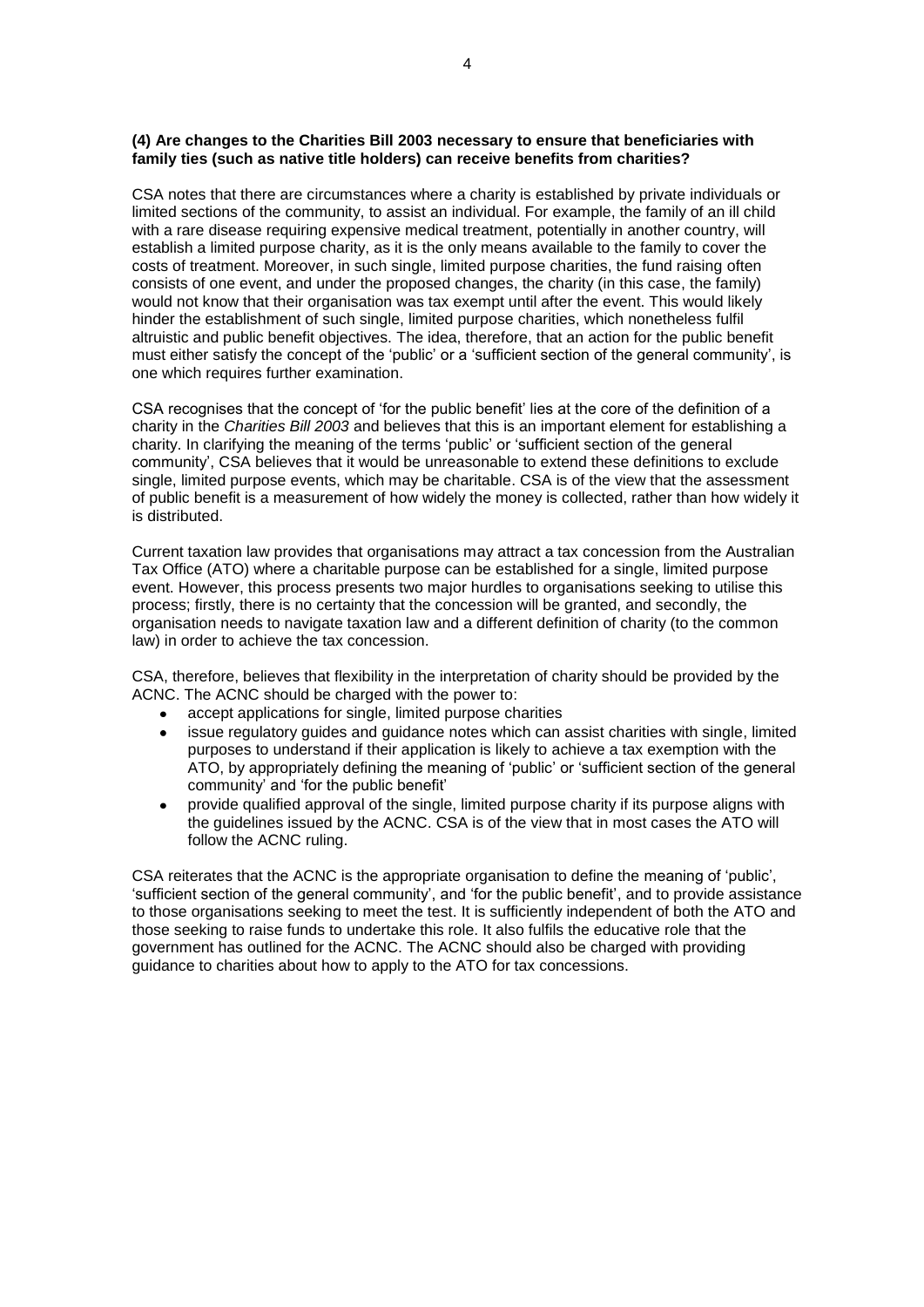**(5) Could the term 'for the public benefit' be further clarified, for example, by including additional principles outlined in the ruling TR 2011/D2 or as contained in the Scottish, Ireland and Northern Ireland definitions or in the guidance material of the Charities Commission of England and Wales.** 

**(6) Would the approach taken by England and Wales of relying on the common law and providing guidance on the meaning of public benefit, be preferable on the grounds it provides greater flexibility?**

CSA acknowledges that there are many good resources from which examples and clarification for the term 'for the public benefit' could be drawn, including, for example, Part 3 of the *Charities Act 2006 (UK)*.

Notwithstanding this, **CSA recommends** that the ACNC should provide the relevant interpretations and guidance to charities on the meaning of 'for the public benefit'.

CSA supports the idea that the ACNC, as the primary regulatory body, should be responsible for managing the statutory definition of charity. This would involve defining the factors which are relevant to the test 'for the public benefit' and issuing regulatory guides or explanatory materials to support the interpretation of the statute and its practical application to organisations. CSA notes that applicants for charitable status will generally not have the funds to access lawyers for an interpretation of a statutory or common law definition of charity, and should be able to go to the national regulator to seek assistance on this front. If clarifications of the statutory definition are also included in the statute, CSA is of the view that an unacceptable burden is placed on applicants to seek legal advice to ensure they are meeting the definition.

If the ACNC is responsible for managing the statutory definition of charity and whether applicants meet the test, this burden is removed. Moreover, the role of the ATO is also then clear, with the authority to regulate the appropriate point at which to collect revenue.

CSA opposes a statutory approach with respect to the provision of guidance on the meaning of public benefit. CSA supports the approach taken in England and Wales of codifying the principle of public benefit in the common law and then providing guidance, through the benefit of a regulatory body, such as the Charity Commission. This provides a flexible system which is capable of accommodating the diversity of the sector.

CSA believes that the ACNC provides this flexibility within the developing Australian model for charities. The ACNC is also then placed to make amendments to the boundaries of the meaning of 'for the public benefit' as and when changes are required.

**(7) What are the issues with requiring an existing charity or an entity seeking approval as a charity to demonstrate they are for the public benefit?**

**(8) What role should the ACNC have in providing assistance to charities in demonstrating this test, and also ensuring charities demonstrate their continued meeting of this test?**

#### **(9) What are the issues for entities established for the advancement of religion or education if the presumption of benefit is overturned?**

CSA believes that no organisation should be presumed to be acting in the public benefit. **CSA recommends** that all charities be required to articulate their charitable purpose in their constitutions, specifying how there is a 'public benefit' in their actions.

All existing charities should be required to submit an application to the ACNC for charitable status. However, in order to ensure that there are no further administrative burdens, organisations should be able to use the documentation which they have previously used to attain charity status and tax exemption. There should also be a transitional period for such applications.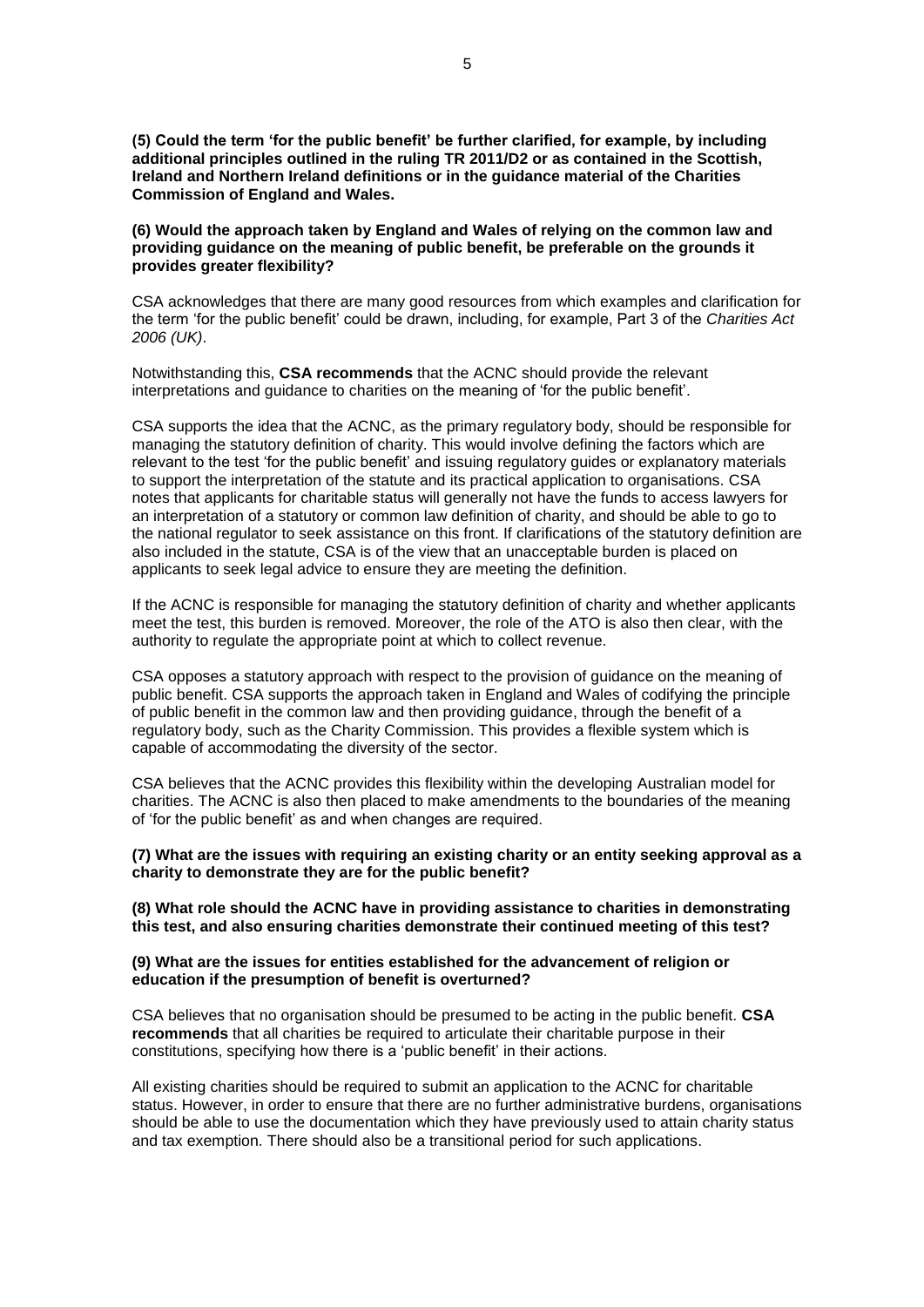In managing this process, CSA notes that the ACNC could issue a transitional licence to a charity if the ATO has already deemed an organisation to be a charity, they could have, for example, 24 months in which to apply and have that status confirmed by the ACNC. By asking charities to state the basis on which they perceive themselves as acting in the public benefit (for example, through provision of their constitution which sets out their dominant purpose), the ACNC has a document to which it can respond in assessing their status.

CSA notes that, under this model, some organisations may be deemed not to be charities. For example, where an existing organisation is unable to demonstrate how it serves the public benefit, the question arises as to whether that organisation is set up for the public benefit. CSA also notes that some organisations may find, through this process, that they are not-for-profit organisations but not charities.

CSA believes that the ACNC needs to play a central role in providing assistance to charities as to how they can demonstrate that they are 'for the public benefit'. This will involve providing guidance notes to assist charities, particularly the smaller charities.

## **(10) Are there any issues with the requirement that the activities of a charity be in furtherance or in aid of its charitable purpose?**

CSA notes that the tension between a charity's purpose and activities is an important question for stakeholders in the organisation. Recent media attention has highlighted that there are instances where the activities and purposes of charitable organisations are not always appropriately aligned. For example, stakeholders often complain that they are not sure where their funding goes, whether it is to further the charitable purpose or towards paying for external service providers, or administrative costs.

However, there are many instances where the activities of the organisation, while not directly reflective of the dominant purpose of the organisation, are benefiting the dominant purpose.

As noted above, the issue is how the funding is used to further the organisation's dominant purpose, rather than to how the funds are raised or expended. Administrative costs support a charity's purpose. Commercial activity could also be to support the charity's purpose.

CSA notes that the actual use of funds is a matter that charities should be required to include in material distributed to raise funds or in annual reports. CSA believes that this can be achieved through implementing better governance reporting guidelines for charities. This open disclosure then allows donors to make an informed decision in the knowledge that a specific disclosed portion of funds raised may be utilised for administration or fund-raising.

**CSA recommends** that any governance report must cover, among other issues:

- statement of objectives of NFP organisation
- the amounts and sources of funding
- the activities that the fundraising supports

#### **(11) Should the role of activities in determining an entity's status as a charity be further clarified in the definition?**

CSA does not believe that the role of activities should be used to determine an organisation's status as a charity. CSA notes that the dominant purpose is the test for determining an organisation's status as a charity. CSA believes that 'activity' is a requirement which a charity should be required to report against (see our notes on governance reporting above under Q10). This short-form report could be a one or two-page document, and so would not be an onerous compliance burden for even small charities.

This governance disclosure should be publicly available so that any person seeking to engage with the charity in any capacity has access to the information.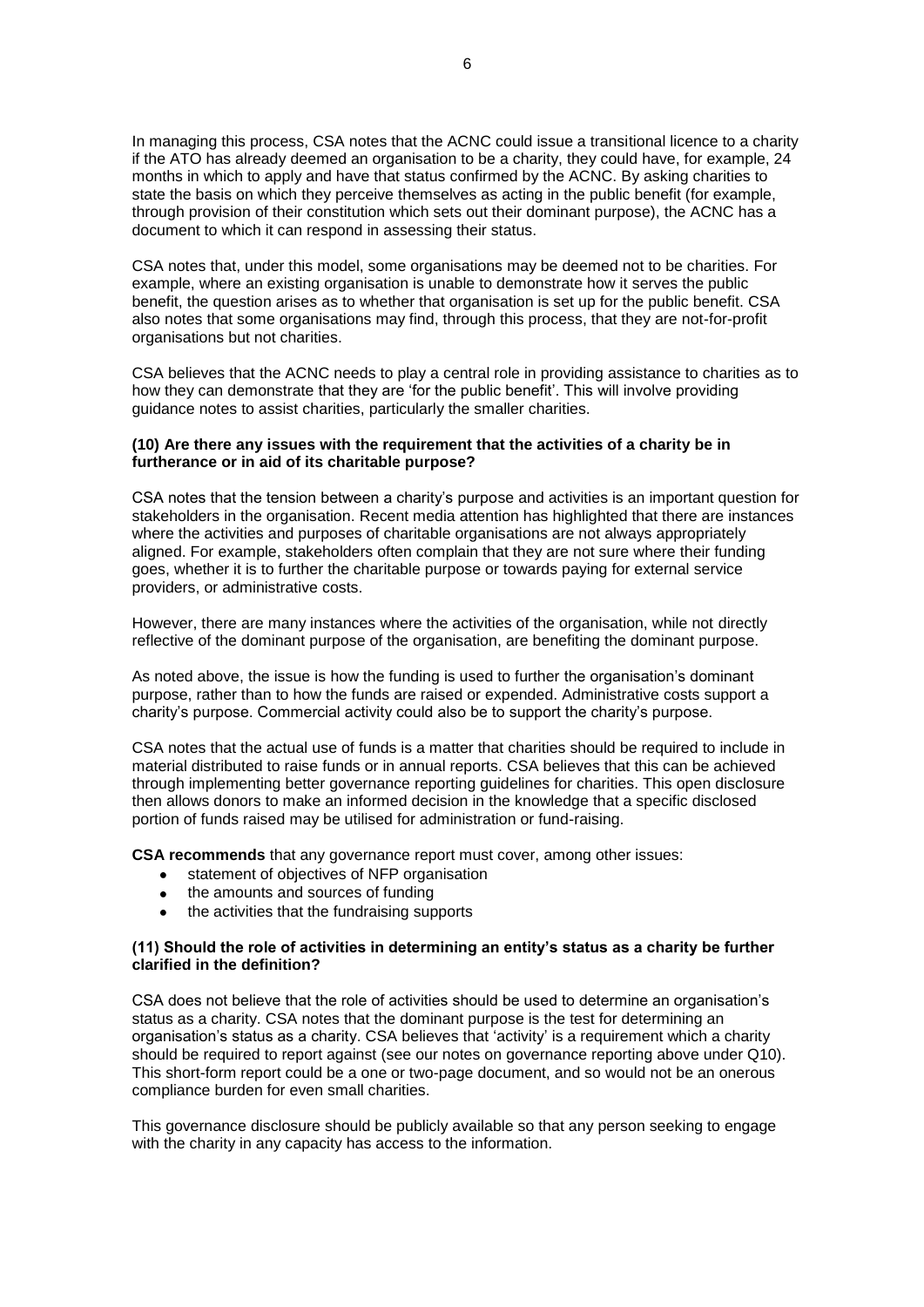#### **(12) Are there any issues with the suggested changes to the Charities Bill 2003 as outlined above to allow charities to engage in political activities?**

CSA is of the view that, in many instances, the need to advocate on behalf of a public benefit issue is paramount to the operation of a charity. CSA believes that charities have a legitimate role to play in the formation of public policy.

CSA notes that what is important is that the dominant purpose question is satisfied by the political activism, that is, does the political activism support the furtherance of the charitable purpose? In this regard, it is important that the charity establish that any political actions they are taking are in line with their dominant purpose.

CSA would support the idea that a charitable organisation should be able to comment upon matters of public policy formation. CSA notes that there are times where an organisation needs to advocate in order to influence change. As an example, CSA notes that, previously, charities that wished to distribute leftover food to homeless and poor people were stifled in their ability to do so due to occupational health and safety regulations. However, after intense advocacy by charities, this restriction was somewhat relaxed, in order to allow for leftover food (within reason) to be distributed.

At the core of any political activism, however, should be a disclosure from the organisation about why the activism was necessary for the organisation to achieve its dominant purpose. CSA believes that disclosure to stakeholders (and the public) can provide good insight into why an organisation has taken a particular stance on a particular issue.

#### **(13) Are there any issues with prohibiting charities from advocating a political party, or supporting or opposing a candidate for political office?**

CSA does not support the idea that a charity can advocate for specific political parties, or in support or opposition of specific candidates for political office. CSA believes that this is a different issue from the idea of advocating for a particular public policy outcome.

## **(14) Is any further clarification required in the definition on the types of legal entity which can be used to operate a charity?**

CSA supports the concept that a charity cannot be an individual, a political party, a superannuation fund, or a government body. However, CSA also believes that some clarification can be brought to the current broad definition through recognition that a charity can also be a partnership or a joint venture between organisations.

#### **(15) In the light of the** *Central Bayside* **decision is the existing definition of 'government body' in the Charities Bill 2003 adequate?**

CSA leaves it for other submissions to address the adequacy of the existing definition of a 'government body' in the *Charities Bill 2003*.

#### **(16) Is the list of charitable purposes in the Charities Bill 2003 and the** *Extension of Charitable Purposes Act 2004* **an appropriate list of charitable purposes?**

### **(17) If not, what other charitable purposes have strong public recognition as charitable which would improve clarity if listed?**

**CSA recommends** providing a list of charitable purposes in legislation and, in a similar manner to the management of the test of 'for the public benefit', the ACNC should be charged with the power to update, change and amend the list of charitable purposes over time as necessary. That is, the regulator could expand the list of charitable purposes over time rather than this being undertaken through parliament.